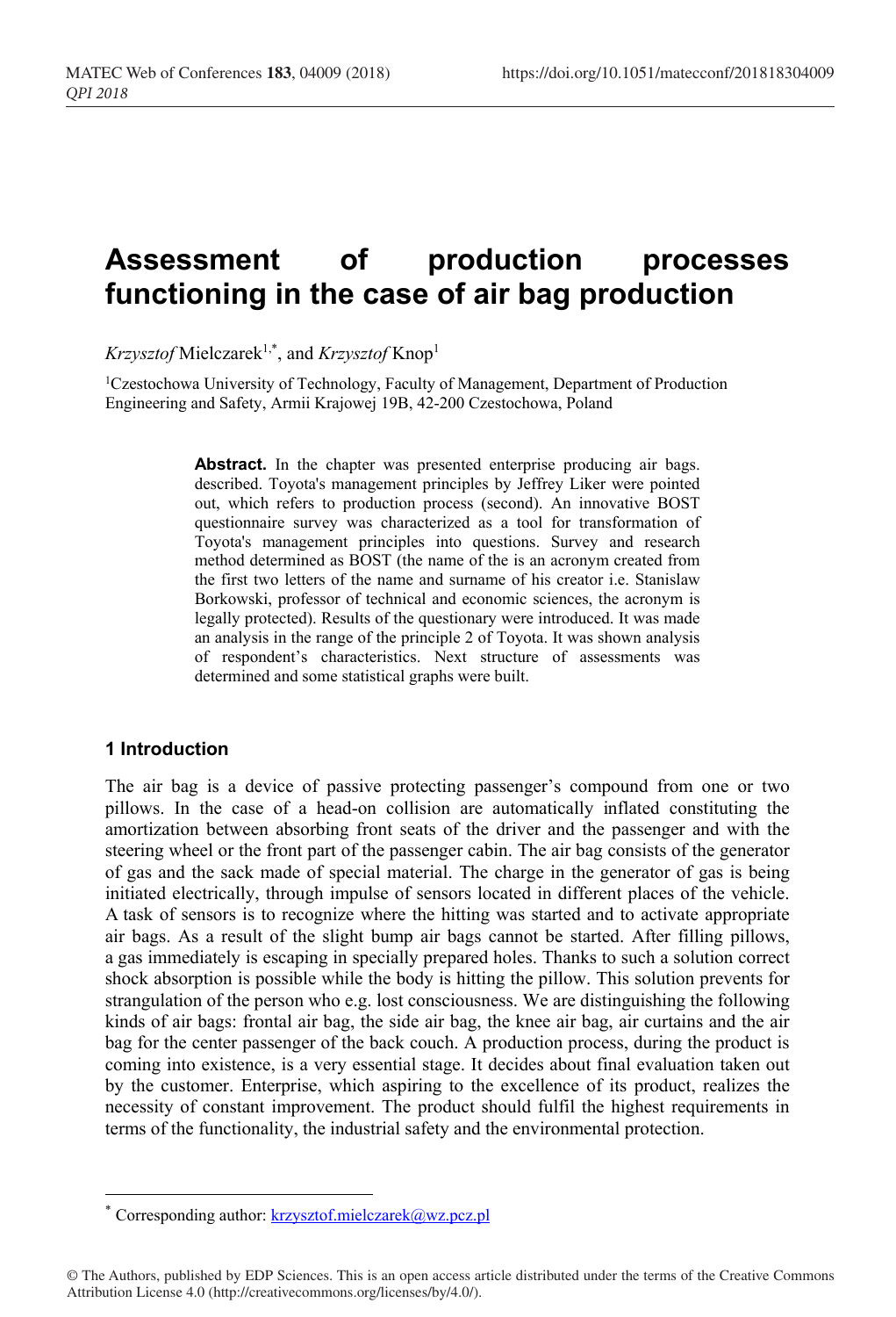## **2 Presentation of respondent's structure**

The personnel rating are the best indicator of the correctness of individual areas in the enterprise. To the purpose of analyzing satisfying the staff, a hierarchy of importance of influencing factors to the correctness of action given area and raising the quality by the vision and satisfying in the company, a BOST questionnaire form was carried out by 30 workers from production department. Amongst selected enterprise the population of respondents was chosen, which consisted from production workers of the examined enterprise, having a contact with production process in the workplace. Studies were marked by a low degree of anonymity, but with large degree of control by the interviewer. Applied questionnaire form - lecture and direct questionnaire - affected on increase in measurement control. It was an intentional treatment, which was supposed to contribute in increase of the correctness in filling surveys by pollsters In Table 1 was presented characteristics of respondents in table set.

|              | Feature indication and its characteristics |                                                                                                    |           |                    |                 |                   |  |  |  |  |
|--------------|--------------------------------------------|----------------------------------------------------------------------------------------------------|-----------|--------------------|-----------------|-------------------|--|--|--|--|
|              | Gender                                     | <b>Educations</b>                                                                                  | Age       | Work<br>experience | <b>Mobility</b> | Way of employment |  |  |  |  |
| 1            | Man                                        | <average< td=""><td><math>30</math></td><td>&lt; 5</td><td>1</td><td><b>Normal</b></td></average<> | $30$      | < 5                | 1               | <b>Normal</b>     |  |  |  |  |
| $\mathbf{2}$ | Woman                                      | Average                                                                                            | $31 - 40$ | 6 to 10            | $\overline{2}$  | <b>Transfer</b>   |  |  |  |  |
| 3            |                                            | Higher I                                                                                           | $41 - 50$ | 11 to 15           | 3               | <b>Finance</b>    |  |  |  |  |
| 4            |                                            | Higher II                                                                                          | $51 - 55$ | 15 to 20           | 4               |                   |  |  |  |  |
| 5            |                                            |                                                                                                    | $56 - 60$ | 21 to 25           | 5               |                   |  |  |  |  |
| 6            |                                            |                                                                                                    | $61 - 65$ | 26 to 30           | 6               |                   |  |  |  |  |
| 7            |                                            |                                                                                                    | >66       | 31 to 35           |                 |                   |  |  |  |  |
| 8            |                                            |                                                                                                    |           | > 36               |                 |                   |  |  |  |  |

**Table 1.** Respondents features in researched company.

On the basis of collected results circular graphs presenting participation of the given feature in the set (Fig. 1). From all respondents, man presents 67% of examined crew (Fig. 1a). The majority of respondents has the university education. In the case of age (Fig. 1c) the most workers were from 31 to 40 years (33% of examined crew). The largest groups constituted persons with the work experience on level 6 - 10 years (38%).

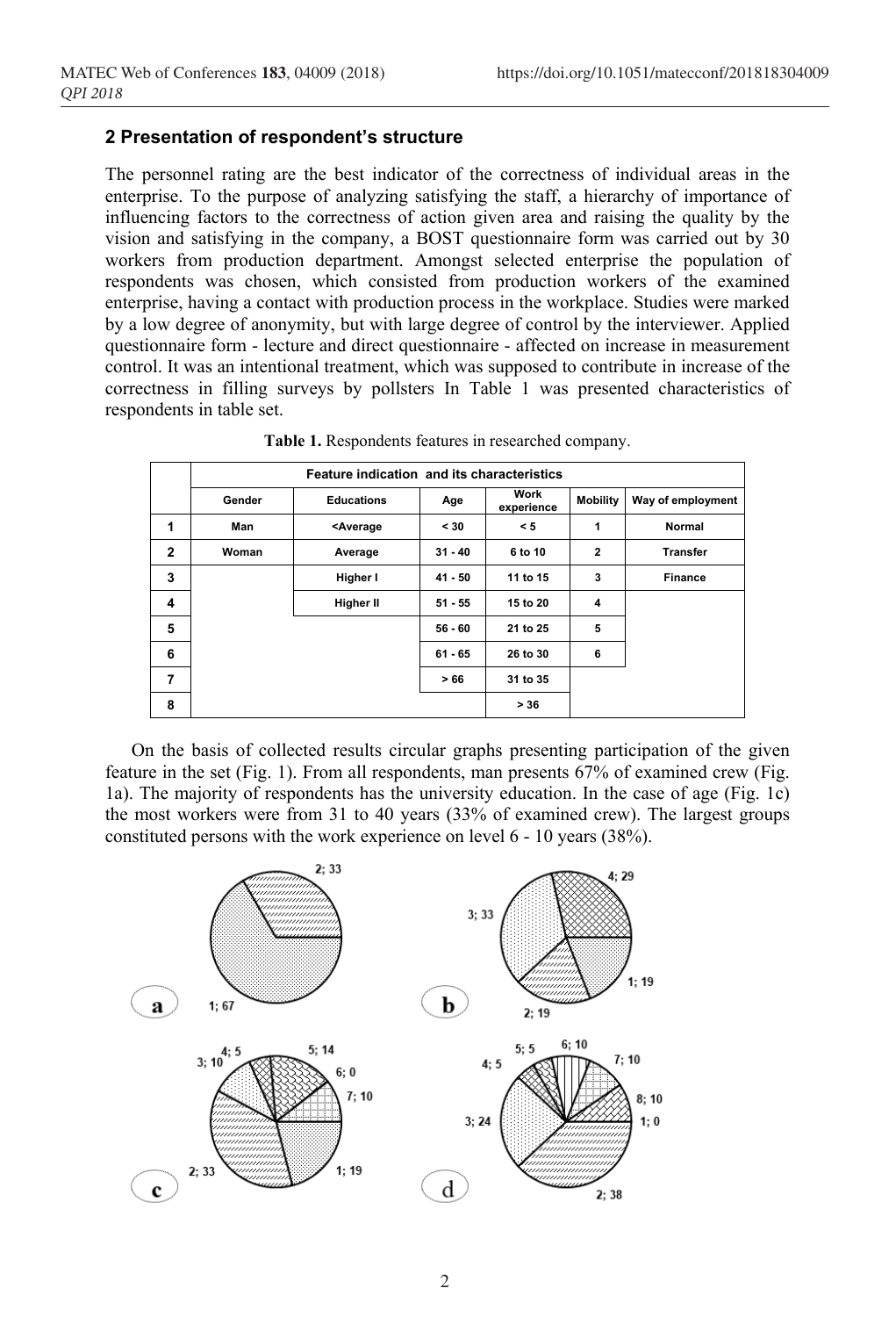

**Fig. 1.** Percentage (circular charts) characteristics of respondents with consideration: a) gender, b) educations, c) age, d) work experience, e) mobility, f) way of employment.

Analyzing the personal feature of respondents – mobility we observed that persons, for whom the current job is first constituted the majority of respondents. Analyzing way of recruitment (Fig. 1f) we noticed that persons with contract of employment constituted the largest group  $-$  (67% of the whole).

# **3 An evaluation the production process factors according to the BOST method**

Toyotarity is a scientific discipline examining human - machine and human - human relationships with the inclusion of a process-based approach, Japanese culture, especially of Toyota, oriented to continuous improvement with the use of knowledge [1]. The BOST method describes Toyota's management principles with its characteristic factors. Valuable complement of carried out research there is interpretation of BOST questionnaire results [2]. The BOST method allows assessing the significance of factors describing the 14 Toyota management principles. It lets better look on the enterprise by eyes of their workers [3-4]. In the purpose to form an opinion it is essential to know the opinion of workers from different ranks in enterprise. BOST is survey where the questions are so well-matched to judge enterprise and its immaterial stores are possible. It was made on the base of 14 principles of the Toyota [5]. The second Toyota management principle is based on the conviction that appropriate process leads to appropriate results [6]. If the process is designed properly, then good results will come automatically [7]. It is necessary that quality is built in the processes already on the initial stage of production [8]. Processes shall be reorganized so that their course is fluent and uniform. Succeeding and improving competitiveness is only possible in self-learning organization and by continuous improvement of an organization culture [9].

Question that was analyzed sounded *"Which factor is the most important in the production process?"* (fill the blanks with 1; 2; 3; 4; 5; 6; 6 – the highest factor). The person who is filling questionnaire is judging the following factors:

- *Continuous system of problem detection* (CP).
- *Stopping production after discovering a quality problem* (PE).
- *Standard tasks, processes, documents* (SZ).
- *Providing authorizations to subordinates* (EU).
- *Application of only reliable technology* (ST).
- *Application of visual control* (SN).

The question has connection with 2 principle of the Toyota (E3 area). In Table 2 a percentage combination of evaluations was presented.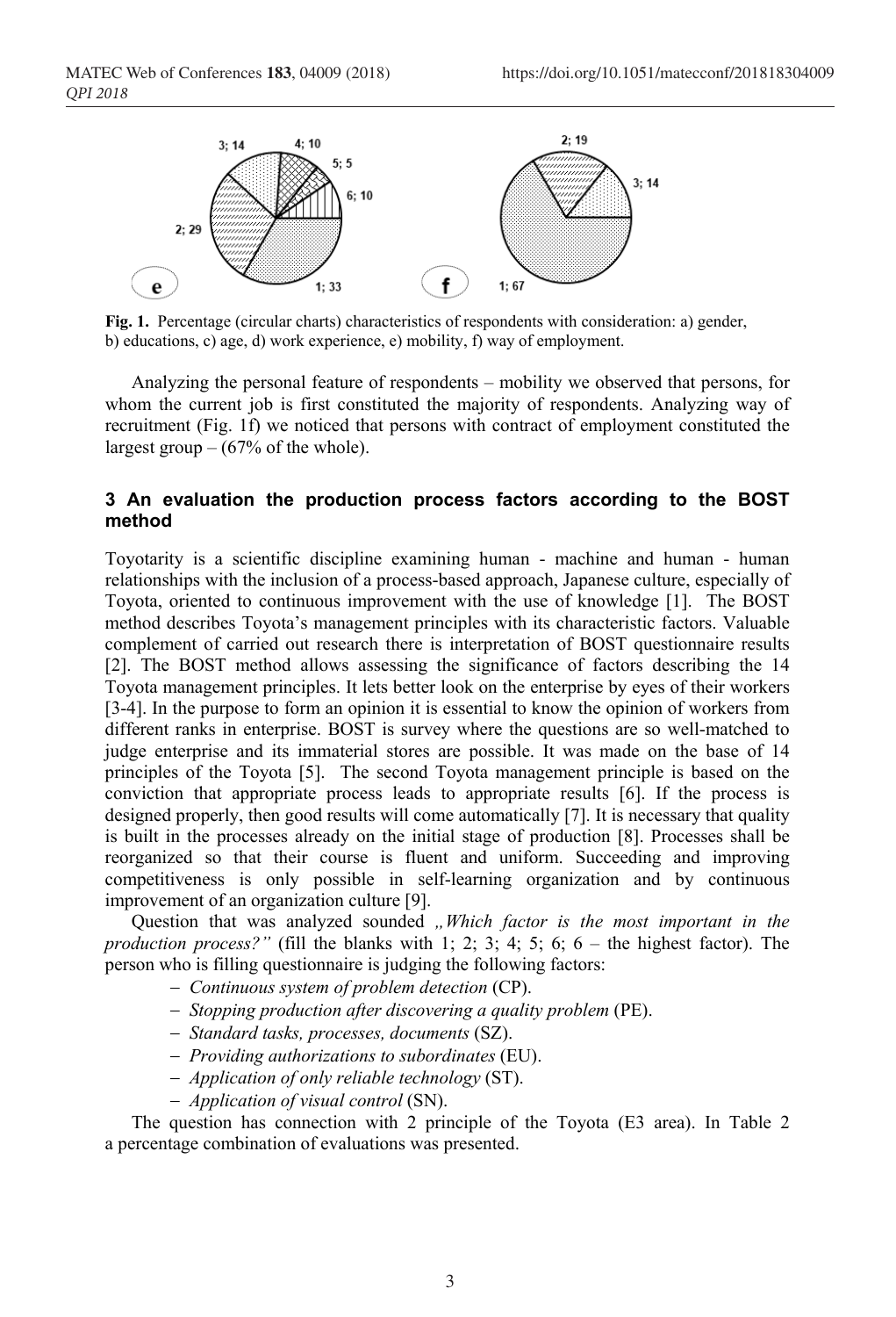|                   | <b>Indicating the factors</b> |      |           |      |           |           |  |  |  |
|-------------------|-------------------------------|------|-----------|------|-----------|-----------|--|--|--|
| <b>Evaluation</b> | $\bf CP$                      | PE   | <b>SZ</b> | EU   | <b>ST</b> | <b>SW</b> |  |  |  |
|                   | 0.0                           | 4.8  | 28.6      | 14.3 | 19.0      | 33.3      |  |  |  |
| $\overline{2}$    | 0.0                           | 28.6 | 9.5       | 38.1 | 9.5       | 14.3      |  |  |  |
| 3                 | 14.3                          | 19.0 | 23.8      | 19.0 | 9.5       | 14.3      |  |  |  |
| 4                 | 19.0                          | 23.8 | 23.8      | 14.3 | 14.3      | 4.8       |  |  |  |
| 5                 | 47.6                          | 14.3 | 4.8       | 14.3 | 4.8       | 14.3      |  |  |  |
| 6                 | 19.0                          | 9.5  | 9.5       | 0.0  | 42.9      | 19.0      |  |  |  |

**Table 2.** Percentage list [%] of importance ratings for factors of E3 area.

On the basis of the results presented in Table 2 the following circle charts have been created (Fig. 2).



**Fig. 2.** .Principle 2. Circle charts - structure for the ratings: a) CP, b) PE, c) SZ, d) EU, e) ST, f) SW, g) average.

*Continuous system of problem detection* (CP) according to 47.6% respondents has a deciding influence on the production process because they granted high rate "5". On the basis of the prepared structure of ratings for separate factors it was found that *Application of only reliable technology* (ST) was the most important factor for 42.9% of respondents. They have awarded that factor the highest rate "6".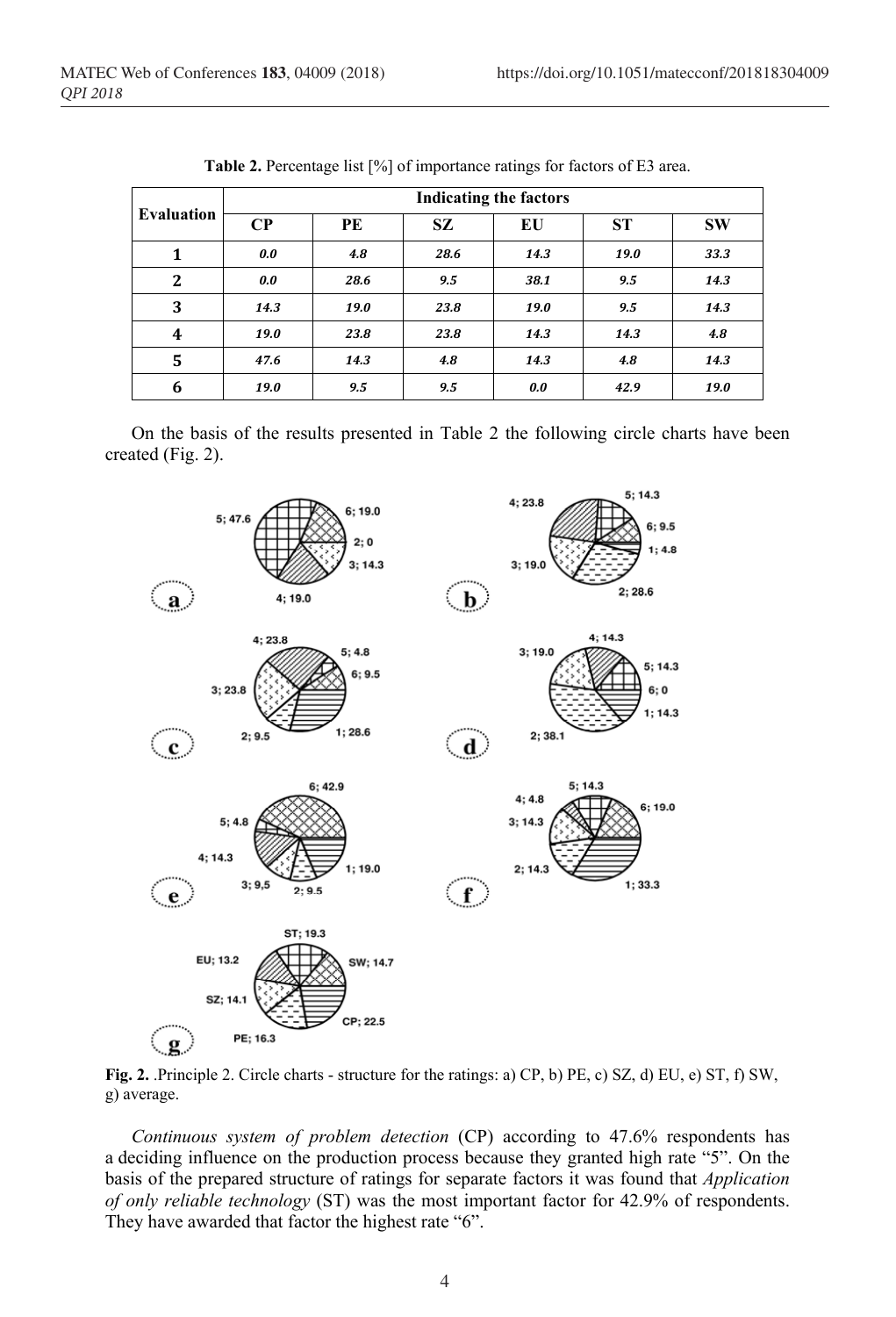On the basis of acquired results the following significance sequences of factors describing the second Toyota management principles have been created in the production process of air bag:

$$
CP > ST > PE > SZ > SW > EU
$$
 (1)

From analysis of the range of important factors it results that *Providing authorizations to subordinates* (EU) is not a key factor of the production process (among examined factors it is on the last place in a range of important factors of the production process).

The majority of factors has similar values. For 22.5% of respondents *Continuous system of problem detection* (CP) has high meaning in the organization of the production system. In the case of the factor *Application of only reliable technology* (ST) reached average 19.3%. According to respondents independence *Providing authorizations to subordinates* (EU) with the equal average 13.2% is the least important.



**Fig. 3.** Average (numerical) structure of the rating describing the second Toyota management principle.

To conclude it is possible, that workers are thinking highly of constant quality improvement, it just goes to show that this factor receiver high assessment. Assessments of remaining factors are distributed quite evenly. Respondents rank the factors in logical way and it proves proper approach of workers towards production process.

Radar graphs (Fig. 4) show importance depicting the percentage disintegration of factors describing the second Toyota management principle. On individual graphs they are arranged in the decreasing order according to the direction of movement of pointers of the clock having begun from hour 12:00, percentage shares of the assigned evaluations by respondents for each factor. Analysis of the relation showed that for some cases the equal percentage participation of factors had appeared. An occurrence of the change of the factor position in the importance series is also happening together with the height of a marking scale.